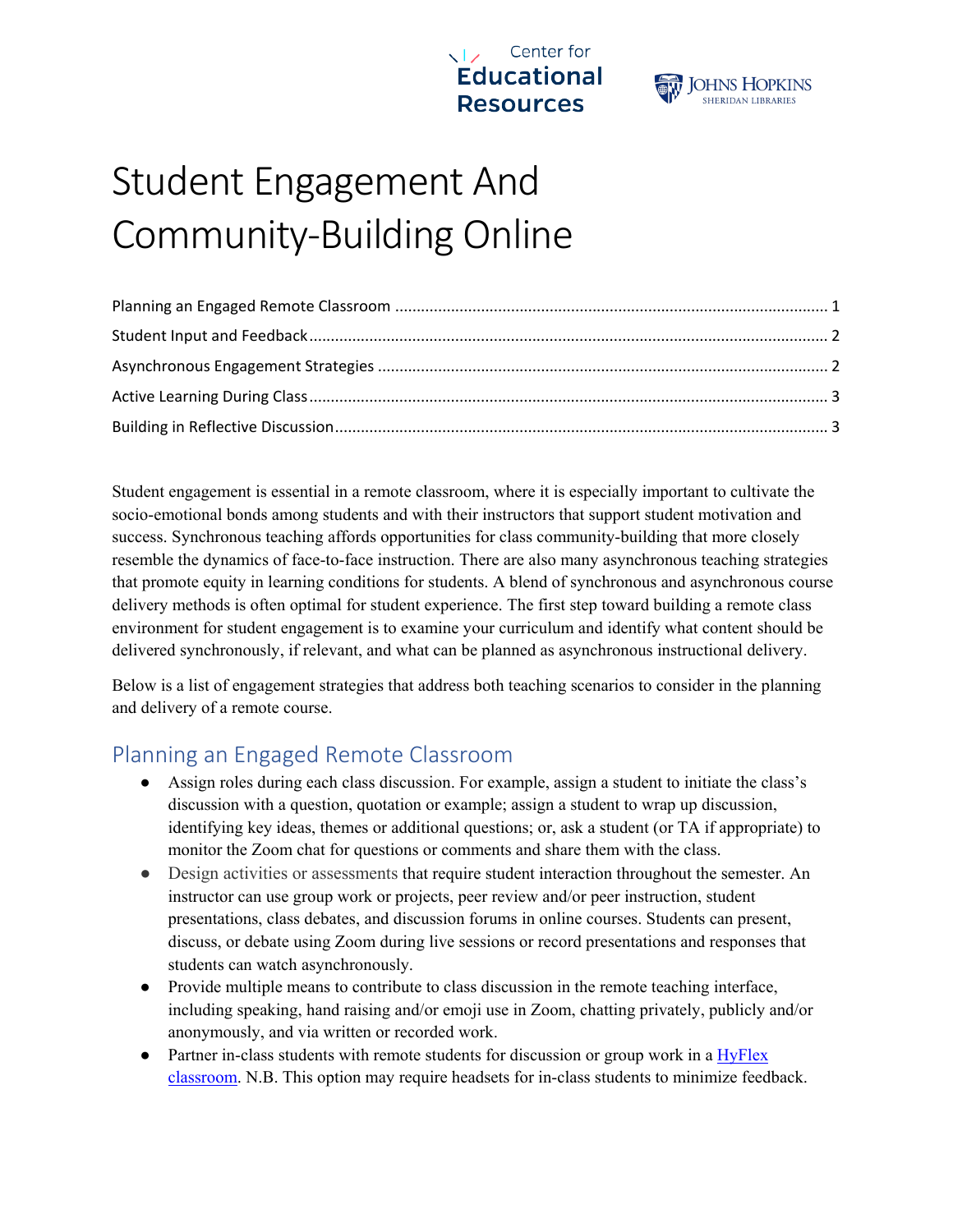• Facilitate an open-ended, informal discussion or live office hour for students to talk and ask questions before class, during class or as an extra session. Record this meeting to share with students who could not attend.

# <span id="page-1-0"></span>Student Input and Feedback

- Exit interviews: ask students to provide brief feedback, which can be anonymous, about the lesson in the last five minutes of class.
- Generate a word cloud using a site like<https://www.polleverywhere.com/word-cloud>to brainstorm, pool and visualize existing knowledge about a particular topic or concept in the class in real time.
- Use polling, administered with the polling feature within Zoom or via [MS Forms,](https://support.microsoft.com/en-us/office/microsoft-forms-for-education-8580c114-fae7-4f3c-9c18-9db984f3d547) to conduct a quick comprehension check for important concepts or during lecture-heavy classes.
- Use audio or video recordings to provide feedback on assessments, study guides for exams, and other content such as announcements, as some students report finding these media more accessible.
- Conduct a [mid-course survey](https://cer.jhu.edu/teaching/pre-or-early-semester-surveys) to collect feedback on student experience of the course's content and delivery. MS Forms, for example, includes an option to set up anonymous responses.

# <span id="page-1-1"></span>Asynchronous Engagement Strategies

- Create a "water cooler" for students, using a discussion board or course page to host a space for students to post questions anytime, to make class announcements that highlight the questions or contributions of particular students each week, and to schedule optional "sync session" meetings that are also recorded for students not in attendance.
- Require student contributions to a class discussion board that are incentivized by a participation grade and a weekly calendar for posting and responding to others' posts to generate a routine of engagement. Consider providing a rubric for online participation, allowing audio or video posts instead of text, and responding to discussion posts as well. Discussion prompts that support the course's learning goals but are open-ended can also help to sustain engagement, such as asking students to relate a course concept to a current event.
- Conduct a structured, asynchronous class debate by dividing the class into small groups who will each offer their team's arguments or respond with counterarguments in [an online document](https://cer.jhu.edu/tools-and-tech/onedrive) or presentation, with deadlines scheduled to sustain the debate's progression.
- Plan a virtual gallery walk for students to present independent research and for peer evaluation. Using MS PowerPoint to embed videos, an MS Doc containing links to video or slide presentations, or a series of recorded screencasts hosted in Blackboard, students view the presentations of classmates and provide written or recorded feedback.
- Set up a "carousel" activity, also called station brainstorming, using MS Docs or PowerPoint: develop a set of questions, problems, or prompts to distribute to each "station" or web document, then assign students to rotate among this series in small groups, along with a deadline to then respond to the answers developed by other groups.